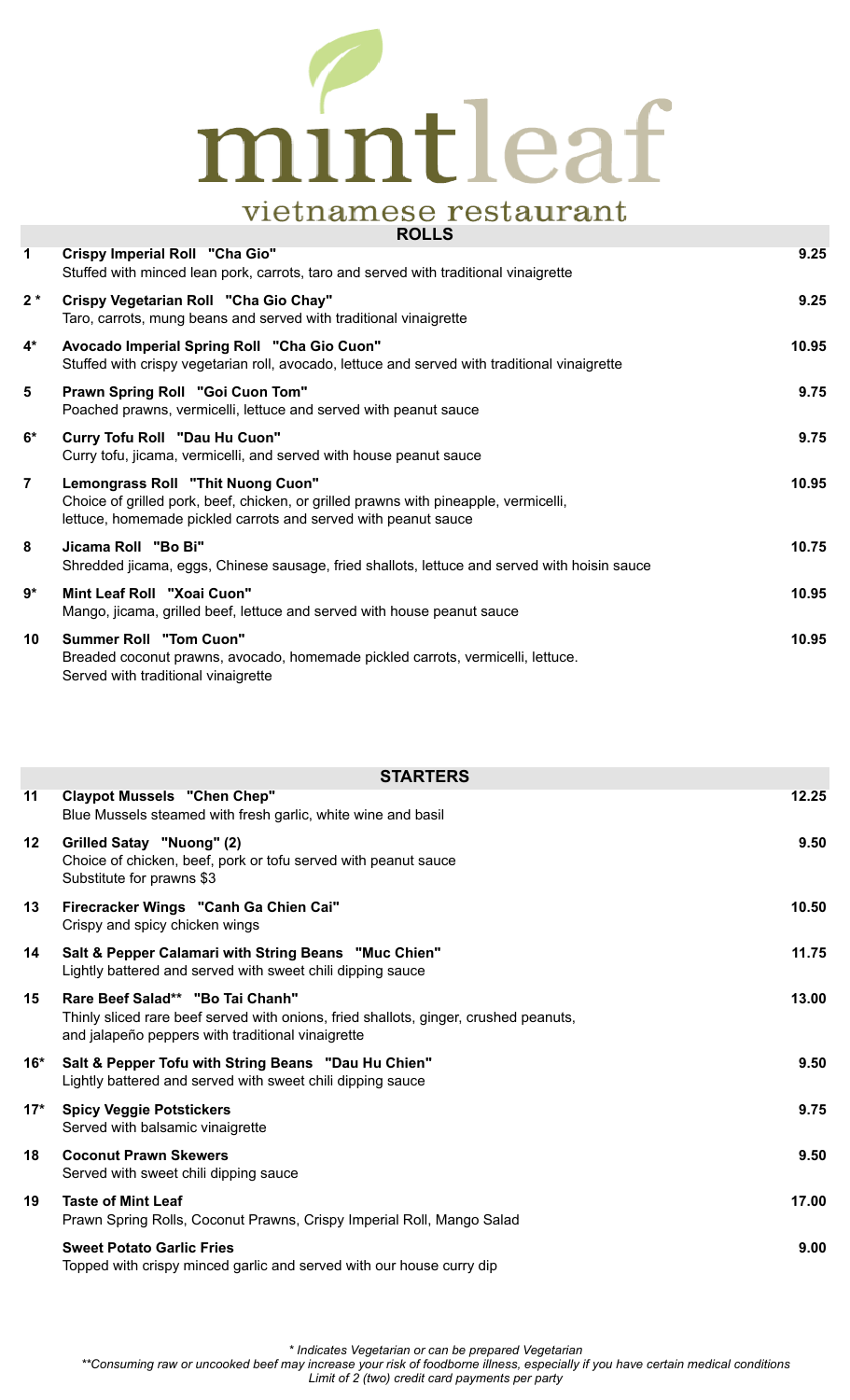|              | <b>SOUP</b>                                                                                                                                                                                                                                                                     |                |
|--------------|---------------------------------------------------------------------------------------------------------------------------------------------------------------------------------------------------------------------------------------------------------------------------------|----------------|
| $20*$        | Spicy and Sour Soup "Canh Chua"<br>Prawns, catfish, tomato, pineapple, okra, jalapeno, bean sprouts in a savory broth                                                                                                                                                           | 13.50          |
| 21           | Special PHO "PHO Dac Biet"<br>Rice noodle with rare sliced beef, flank and brisket                                                                                                                                                                                              | 14.50          |
| 22           | PHO with Beef Ball "PHO Tai Bo Vien"<br>Rice noodle with rare sliced beef and beef ball                                                                                                                                                                                         | 14.50          |
| 23           | <b>Chicken PHO "PHO Ga"</b><br>Chicken noodle soup with shredded breast meat<br>Substitute Marinated Grilled Chicken \$1<br>Add Veggies \$2 Add Wontons \$3                                                                                                                     | 13.50          |
| 24*          | Vegetable PHO "PHO Chay"<br>Rice noodle with chicken broth tofu & seasonal vegetables                                                                                                                                                                                           | 13.50          |
| 25           | Seafood Noodle Soup "MI Hai San"<br>Egg noodle with prawns, calamari, imitation crab, and fish ball                                                                                                                                                                             | 15.50          |
| 27           | Spicy Spiced Beef Noodle Soup "Bun Bo Hue"<br>Special spicy beef noodle soup with brisket, flank, and Vietnamese ham                                                                                                                                                            | 15.00          |
| 28           | Crab Noodle Soup "Bun Rieu"<br>Vermicelli noodle with tomatoes, tofu and Vietnamese ham                                                                                                                                                                                         | 15.00          |
| 29           | Hot & Sour Noodle Soup "Canh Chua Bun"<br>Rice noodle with catfish, prawns, tomato, pineapple, okra, jalapeno peppers & sprouts                                                                                                                                                 | 15.50          |
| 30           | <b>Wonton Noodle Soup</b><br>Pork wonton with prawns and egg noodle                                                                                                                                                                                                             | 15.50          |
|              | <b>SALAD</b>                                                                                                                                                                                                                                                                    |                |
| 31*          | Vietnamese Traditional Chicken Salad "Goi Ga"<br>Shredded chicken breast, cabbage, carrot, peanuts, fried shallots tossed with vinaigrette                                                                                                                                      | 12.75          |
| *            | <b>Tofu Salad</b><br>Grilled tofu, cabbage, carrot, peanuts, fried shallots tossed with vinaigrette                                                                                                                                                                             | 12.75          |
| $32^{\star}$ | <b>Rainbow Noodle Salad with Prawns</b><br>Medley of cabbage, jicama, pickled mango, green papaya, onions, peanuts, fried shallots, carrots, basil, cilantro<br>over vermicelli noodles and vinaigrette                                                                         | 14.25          |
| $33^*$       | Green Papaya Salad with Prawns "Goi"<br>Topped with basil and peanuts. Served with traditional vinaigrette                                                                                                                                                                      | 13.50          |
| 34           | Spicy Basil Chicken Lettuce Cup "Goi Ga Thai" (spicy)<br>Minced spicy basil chicken on a bed of fine vermicelli noodle and lettuce cup                                                                                                                                          | 14.50          |
| $35*$        | Mango Salad with Prawns "Goi Xoai"<br>Mango, jicama, carrots, peanuts, fried shallots tossed with traditional vinaigrette                                                                                                                                                       | 13.50          |
| 36           | Grilled Beef Steak Salad "Goi Bo Nuong"<br>Lemongrass beef on a bed of grilled romaine. Topped with peanuts, shallots, caramelized onions and<br>and traditional vinaigrette                                                                                                    | 14.75          |
|              | <b>NOODLE</b>                                                                                                                                                                                                                                                                   |                |
| $\star$      | Mint Leaf Special Pad Thai (spicy)<br>Rice noodles stirred fried with prawns, chicken, tofu, bean sprouts, tomato, green onions, egg, and peanuts                                                                                                                               | 15.00          |
| $37*$        | Saigon Vermicelli Bowl "Bun Dac Biet"<br>Choice of grilled chicken, beef, pork or tofu topped with crispy imperial roll and peanuts, shallots<br>on a bed of vermicelli noodles, sprouts, lettuce, cucumber with traditional vinaigrette<br>Add or Substitution with Prawns \$3 | 15.00          |
| $38*$        | Prawn and Scallop with Roasted Garlic Noodles "Tom Mi Xao Toi"<br>Grilled Lemongrass Chicken with Roasted Garlic Noodles " Ga Mi Xao Toi"                                                                                                                                       | 17.00<br>14.50 |
|              | <b>RICE</b>                                                                                                                                                                                                                                                                     |                |
| $39*$        | Saigon Style Rice Plate "Com Dat Biet"                                                                                                                                                                                                                                          | 15.00          |
|              | Steamed jasmine rice with choice of grill pork, pork chop, beef, chicken, or tofu with<br>crispy imperial roll. Served with traditional vinaigrette<br>Add or Substitution with Prawns \$3<br>Add a Fried Egg for \$2                                                           |                |
| 40*          | Clay Pot Paella "Com Tay Cam"<br>Coconut rice topped with chicken, calamari, prawns and seasonal greens                                                                                                                                                                         | 18.00          |
| 41*          | Pineapple Curry Fried Rice "Com Chien Cari"<br>Rice sautéed in curry with egg, chicken, prawns and pineapple                                                                                                                                                                    | 15.00          |
|              |                                                                                                                                                                                                                                                                                 |                |

*\* Indicates Vegetarian or can be prepared Vegetarian*

*\*\*Consuming raw or uncooked beef may increase your risk of foodborne illness, especially if you have certain medical conditions Limit of 2 (two) credit card payments per party*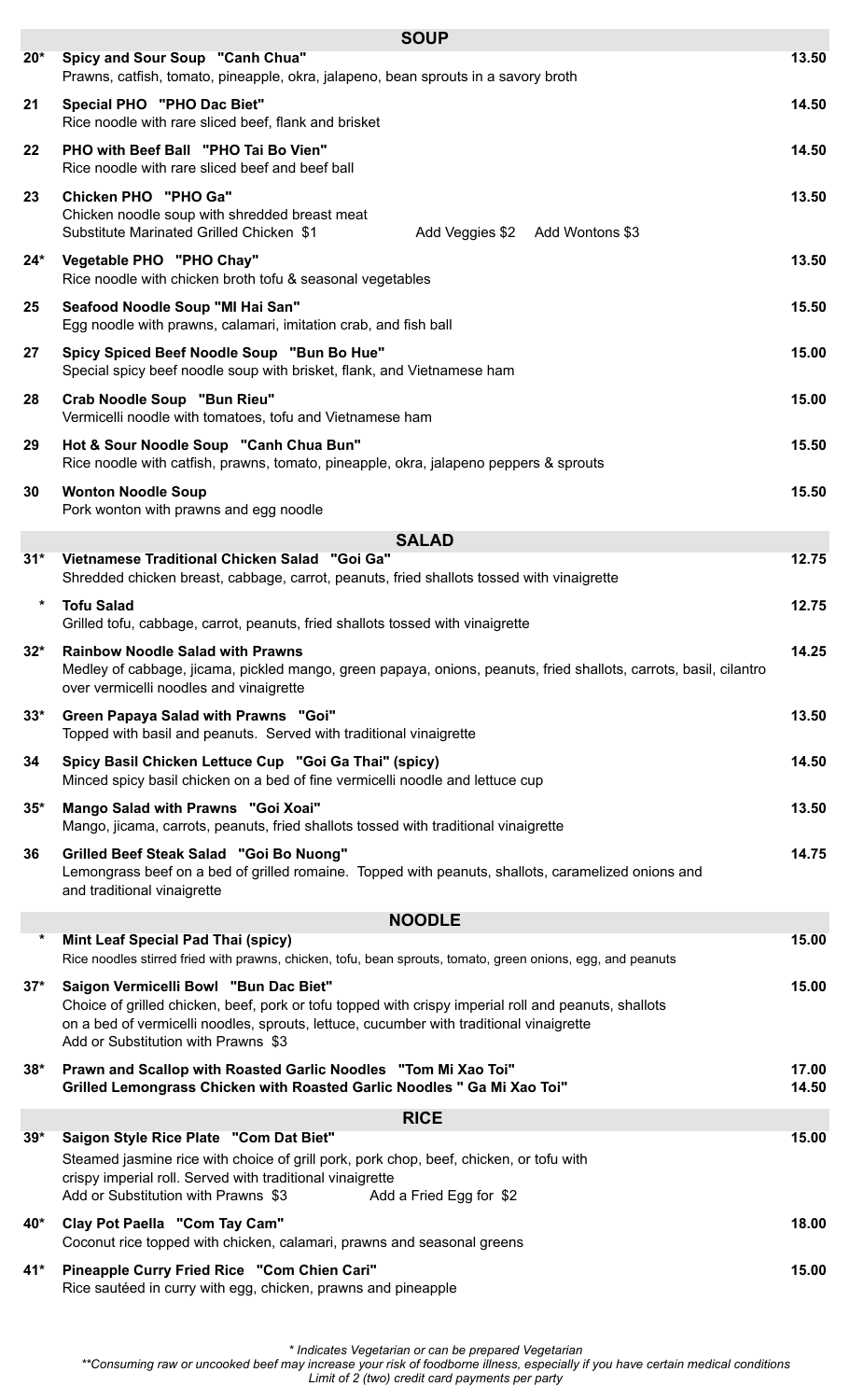|       | <b>MAIN</b>                                                                                                                                                                                                                                                                                                         |              |
|-------|---------------------------------------------------------------------------------------------------------------------------------------------------------------------------------------------------------------------------------------------------------------------------------------------------------------------|--------------|
| 44    | "Banh Hoi" Special Platter<br>Grilled prawns, chicken, beef, and crushed peanuts on a bed of fine vermicelli noodles. Served<br>with Rice Paper for wrapping, sprouts, lettuce, and cucumber with traditional vinaigrette                                                                                           | 19.75        |
| 45    | <b>Grilled Lemongrass Pork Chop "Soung Nuong"</b><br>Grilled with lemongrass and house special sauce                                                                                                                                                                                                                | 15.00        |
| 46    | Sizzling Shaking Beef "Bo Luc Lac"<br>Cubes of filet mignon wok-tossed in high heat with onion,<br>and garlic sauce. Served on a sizzling iron skillet                                                                                                                                                              | 19.00        |
| 47    | Seafood & Pumpkin Curry Stew "Ca Ri Xao"<br>Prawns, scallop, catfish and calamari with pumpkin stewed in red curry                                                                                                                                                                                                  | 19.00        |
| 48    | Tofu & Eggplant Clay Pot "Dau Hu Kho To"<br>Braised in coconut caramel sauce                                                                                                                                                                                                                                        | 13.00        |
| 49    | Seafood in the Clay Pot "Kho Tho"<br>Fillet of catfish, prawns, scallop, mussels, calamari, fish balls and shitake mushroom<br>simmered in coconut caramel sauce                                                                                                                                                    | 18.00        |
| 50*   | Sizzling Spicy Lemongrass Chicken "Ga Xao Xa Ot"<br>Wok tossed with onions and spicy lemongrass sauce. Served on a sizzling iron skillet<br>Vegan option available made with spicy lemongrass tofu                                                                                                                  | 14.00        |
| 51    | Tofu and Mushroom Pagoda "Chien Dau Hu Sot Ca"<br>Sauteed in vine ripened tomatoes and shitake mushroom over a tower of tofu                                                                                                                                                                                        | 13.00        |
| $52*$ | <b>Vegetable Medley</b><br>Seasonal vegetables sauteed in our special garlic sauce<br>Add chicken or beef for \$3<br>Add prawns for \$4                                                                                                                                                                             | 13.00        |
| 53    | Sweet Potato and Curry Chicken Clay Pot "Ca Ri Ga Kho Tho"<br>Boneless chicken, sweet potatoes, potatoes, and carrots stewed in a yellow curry sauce<br>Add Side of Vermicelli Noodles or French Baguette \$2.75                                                                                                    | 16.00        |
| 54    | <b>Iron Skillet Ginger Prawns</b><br>Tiger prawns sauteed with ginger, lemongrass, and sweet onions                                                                                                                                                                                                                 | 18.00        |
| 55 *  | Iron Skillet Lemongrass Tofu and String Beans<br>Lemongrass tofu stir fried with string beans, onions and garlic sauce over iron skillet crispy garlic noodles                                                                                                                                                      | 15.50        |
| 56    | <b>Fish and Chips</b><br>Panko battered catfish fillets served with sweet potato fries and curry dip                                                                                                                                                                                                                | 16.00        |
|       | <b>BANH MI (SANDWICH)</b>                                                                                                                                                                                                                                                                                           |              |
|       | <b>Miso Slaw Crispy Sandwich Combo</b>                                                                                                                                                                                                                                                                              | 15.00        |
|       | Choice of fried chicken breast or coconut prawns<br>Stuffed with miso slaw, jalapeno, house curry aioli in a french baguette w/ a side of sweet potato fries                                                                                                                                                        |              |
|       | Sandwich Combo (with an Impeial Roll & Broth or Salad)<br>Choice of grilled chicken, beef, pork, or tofu with pickled carrots and onions, cucumber, cilantro,<br>jalapeno, and house mayo in a French Baguette<br>Prawns add \$3<br>With an Herb Salad or Broth (chicken, beef, or vegetarian; add Wontons for \$3) | 14.00        |
|       |                                                                                                                                                                                                                                                                                                                     |              |
|       | <b>SIDES</b><br><b>Coconut Rice</b>                                                                                                                                                                                                                                                                                 | 3.75         |
|       | <b>Multi-Grain Brown Rice</b>                                                                                                                                                                                                                                                                                       | 3.95         |
|       | <b>Jasmine Rice</b>                                                                                                                                                                                                                                                                                                 | 3.25         |
|       | Bowl of Broth (beef, chicken, or vegetarian)                                                                                                                                                                                                                                                                        | 4.50         |
|       | <b>Garlic Noodles</b>                                                                                                                                                                                                                                                                                               | 8.50         |
|       | <b>Spicy Garlic String Beans with Shitake Mushroom</b><br>Imperial or Vegetarian Roll (1)                                                                                                                                                                                                                           | 8.50<br>3.75 |
|       | Herb Salad or Steamed Broccoli & Bok Choy                                                                                                                                                                                                                                                                           | 6.75         |
|       |                                                                                                                                                                                                                                                                                                                     |              |
|       | <b>DESSERT</b>                                                                                                                                                                                                                                                                                                      |              |
|       | <b>Crispy Cheesecake Roll</b><br>light cheesecake rolled in a flaky pastry topped with sliced banana, caramel, crushed peanuts<br>add Vanilla or Green Tea Ice Cream \$1.50                                                                                                                                         | 9.00         |
|       | <b>Custard Bread Pudding</b>                                                                                                                                                                                                                                                                                        | 8.00         |
|       | add Vanilla or Green Tea Ice Cream \$1.50<br><b>Chocolate Lava Cake</b>                                                                                                                                                                                                                                             | 9.00         |
|       | warm chocolate filled with dark chocolate truffle center served with Vanilla Ice Cream<br><b>Fried Ice Cream</b>                                                                                                                                                                                                    | 8.00         |
|       | choice of Vanilla or Green Tea Ice Cream topped with caramel sauce and crushed peanuts                                                                                                                                                                                                                              |              |
|       | <b>Fried Banana</b>                                                                                                                                                                                                                                                                                                 | 9.00         |
|       | served with caramel sauce, crushed roasted peanuts, and Vanilla Ice Cream                                                                                                                                                                                                                                           |              |
|       | <b>Single Scoop Ice Cream</b> (vanilla or green tea)<br>* Indicates Vegetarian or can be prepared Vegetarian<br>**Consuming raw or uncooked beef may increase your risk of foodborne illness, especially if you have certain medical conditions                                                                     | 3.75         |

*Limit of 2 (two) credit card payments per party*